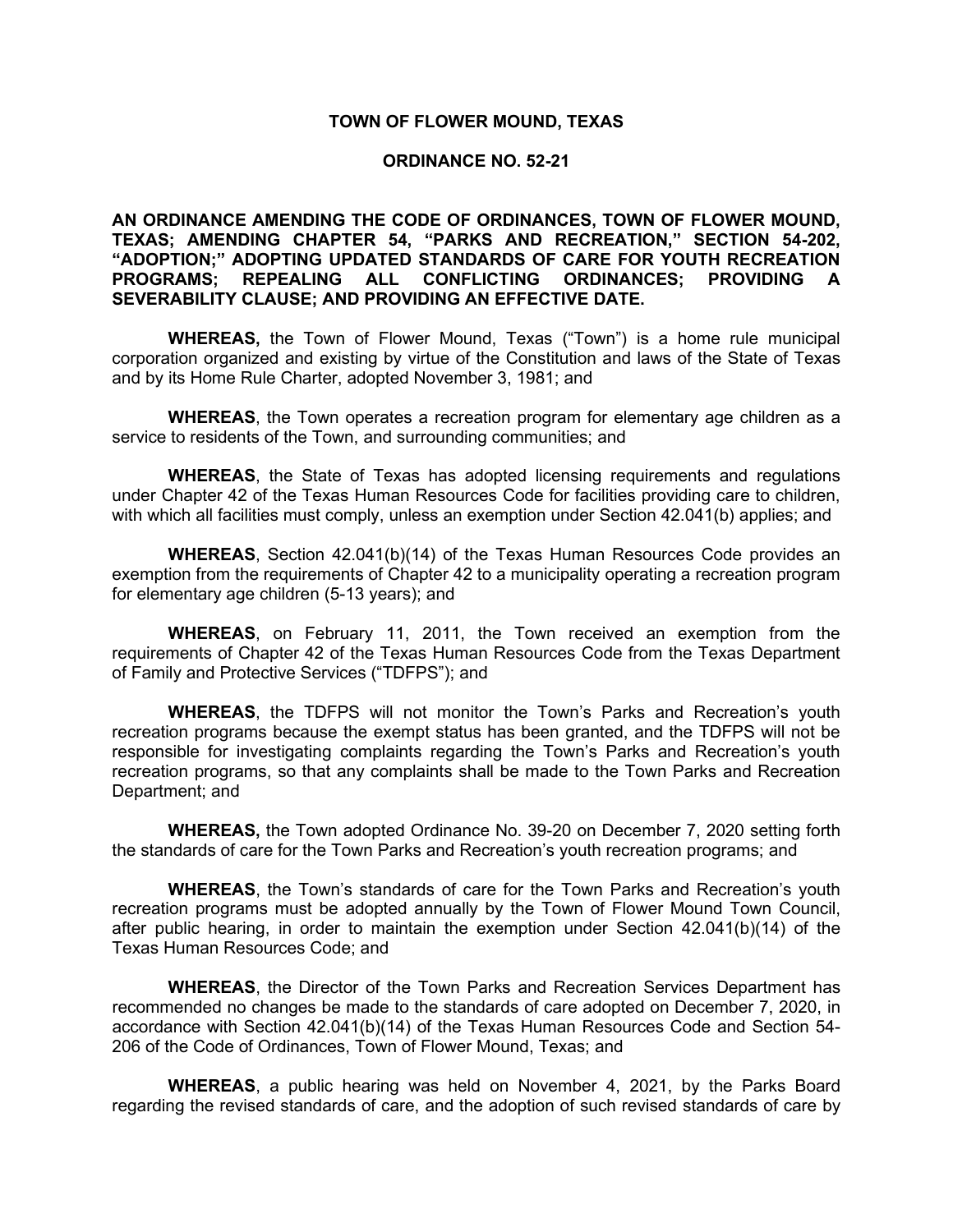the Town Council of the Town of Flower Mound ("Town Council") has been recommended by the Parks Board; and

**WHEREAS**, the Town Council finds that it is in the best interest of the Town of Flower Mound and will promote the health, safety and general welfare of the citizens of the Town of Flower Mound and the general public to adopt the revised standards of care as recommended by the Parks Board.

### **NOW, THEREFORE, BE IT ORDAINED BY THE TOWN COUNCIL OF THE TOWN OF FLOWER MOUND, TEXAS, THAT:**

## **SECTION 1**

All the above premises are found to be true and correct legislative and factual determinations of the Town of Flower Mound and are hereby approved and incorporated into the body of this Ordinance as if copied in their entirety.

#### **SECTION 2**

The Town Council hereby adopts local standards of care for the Parks and Recreation Services Department ("Department") youth recreation programs in compliance with the requirements of Texas Human Resources Code Section 42.041(b)(14) and pursuant to Section 54-206 of the Code of Ordinances of the Town of Flower Mound. The standards of care adopted by this Ordinance are available for inspection in the office of the Town Secretary and in the Town Parks and Recreation Services Department office.

#### **SECTION 3**

That Section 54-202, "Adoption," of the Code of Ordinances, Town of Flower Mound, Texas, is hereby amended to read as follows:

#### "**Sec. 54-202. Adoption.**

The local standards of care ("Standards of Care"), as set forth in Exhibit "A" which is attached to the ordinance adopting the Standards of Care are incorporated by reference for all purposes as if written word for word herein, and are hereby adopted by the Town Council as the Standards of Care for the Parks and Recreation Services Department of the Town of Flower Mound. The Standards of Care are available for inspection in the office of the Town Secretary and in the Town Parks and Recreation Services Department office."

#### **SECTION 4**

This Ordinance shall be cumulative of all provisions of ordinances of the Town of Flower Mound, Texas, except where the provisions of this Ordinance are in direct conflict with the provisions of such ordinances, in which event the conflicting provisions of such ordinances are hereby repealed.

#### **SECTION 5**

It is hereby declared to be the intention of the Town Council that the phrases, clauses, sentences, paragraphs, and sections of this Ordinance are severable, and if any phrase, clause,